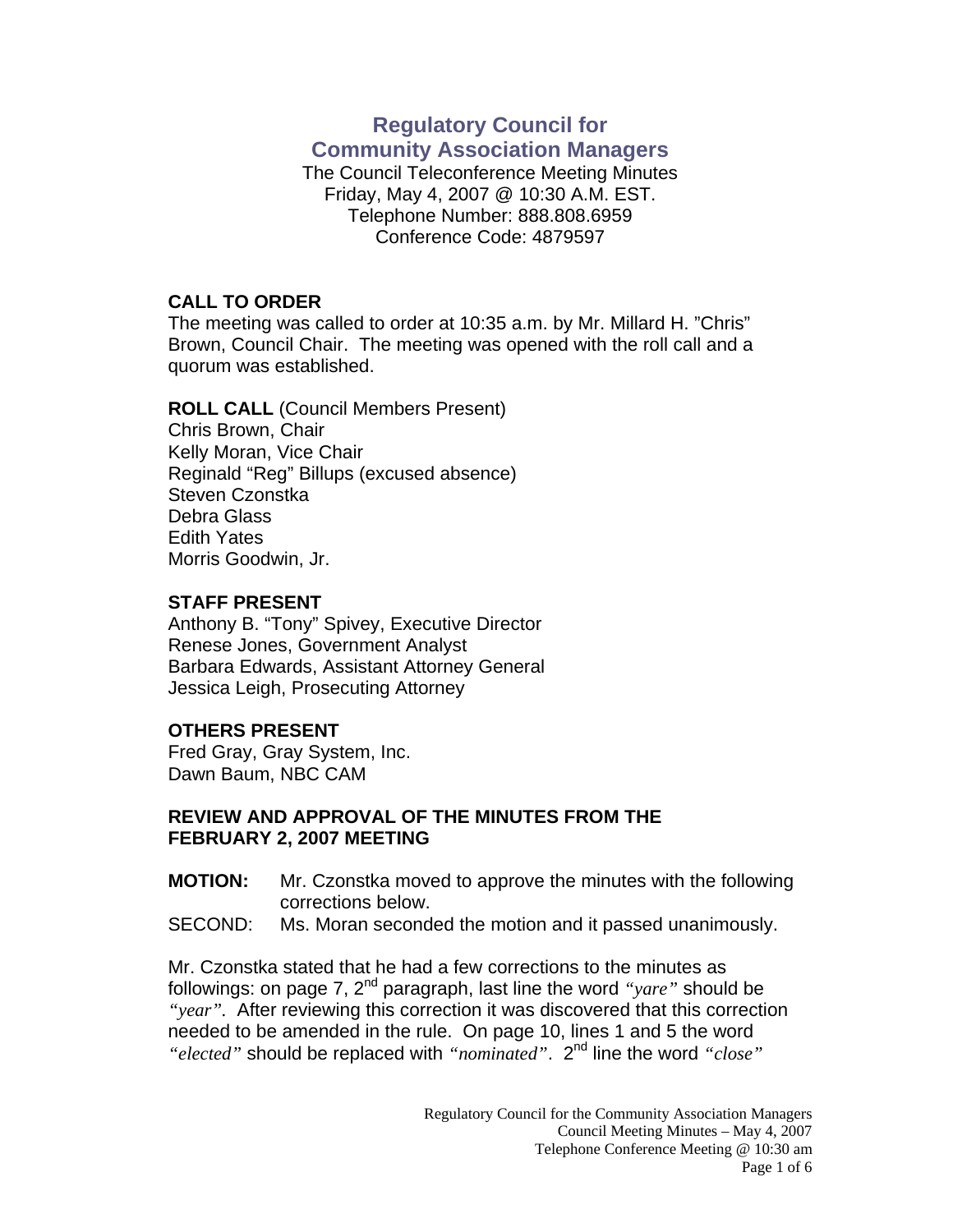should have a *"d"* on it. At the beginning of line 8 it should read *"Mr."* instead of *"Ms."* Czonstka.

## **CHAIR REPORT**

Mr. Brown reported that he had a telephone meeting with Secretary Benson about a month ago and he was very impressed with her energy and enthusiasm. They discussed the goals of the CAM council as following; legislative issues such as removing an exemption from the statutes that would allow small associations to use unlicensed managers; management companies being linked to a license or the principle has to be licensed; history of the council when they went through deregulation of the profession and when council had a special assessment.

This brought him and the secretary to the conversation of the council current movement toward privatization. The secretary indicated her support for whatever is in the best interest of the profession as managers, the condo and the home owners in the state. She talked about her goals and one of her goals is to improve the state website. She wants the website to be very easy to use and have it designed in such a way that all of the licensees and professions will use it regularly. She stated that the Council's newsletters will be published on a regularly basics.

Mr. Brown also stated that based on the timeline of the previous professions that are ahead of the council seeking privatization *"we did not expect it to happen this year. The budget office reported back that the funding would not be available this year."* Council Chair will work through the summer with the budget office and other stakeholders and try to address any remaining issues and hopefully create a timeline that we will be successful to see funding next year.

## **COUNCIL COUNSEL REPORT**

Ms. Edwards stated that *"Rule 61-20.508 (6) F.A.C. Continuing Education Renewal Requirements was adopted the end of February and this rule will be removed from the future rule list."* 

Ms. Edwards indicated that she thinks she knows what changes needed to be made to Rule 61-20.002 after listening to the tape for about two hours. The changes to Rule 61-20-002 Inactive Status and Renewal of Manager's License as follows:

Within the entire Rule 61-20.002 everywhere the word non-active was used Ms. Edwards changed it to an inactive.

On page 18 (a), Rule 61-20.002 (1) (a) she added DBPR website address <http://www.myflorida.com/dbpr/pro/form/cam/index.shtml>; The inactive status fee of \$10 will remain the same.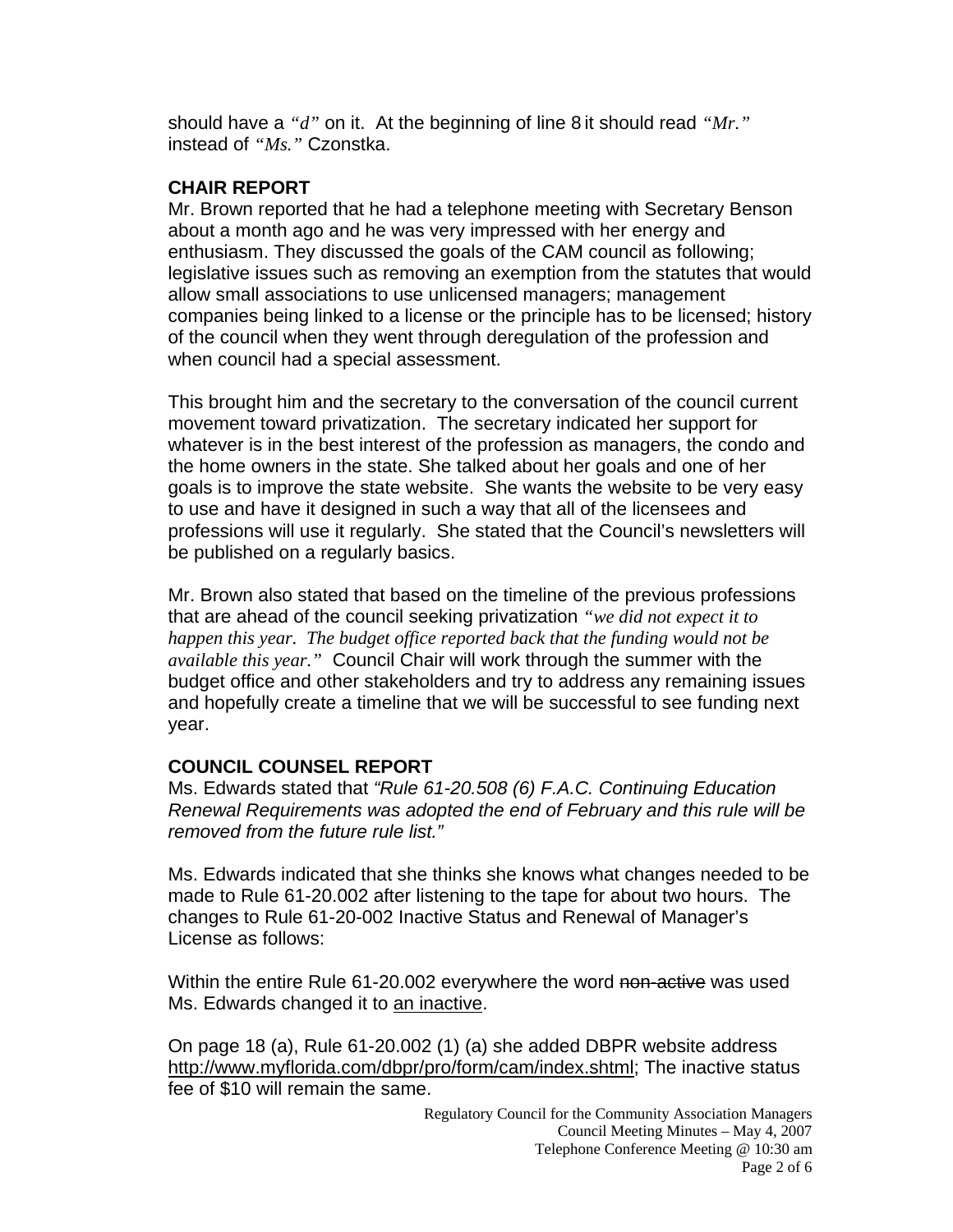MOTION: Mr. Czonstka made a motion to keep the inactive status fee as is.

SECOND: Ms. Yates seconded the motion and it passed unanimously.

Ms. Edwards stated *"these are the only changes that JAPC asked me to make and I think I have done that."* She asked Mr. Spivey to notify her every time the department changes it website address so that she can change all of the rules.

Mr. Spivey indicated that she will be notified.

On page a-1, Ms. Edwards deleted the second sentence and added "All applicable fees must be paid and compliance with the requirements set forth in rule 61-20.508 must be met." She deleted sub-sections 2 (a) (b).

On page a-2, sub-section (3), Ms. Edwards deleted sentences 2 and 3; first line will read as "Renewal of a Delinquent license whether Active or Inactive shall require submission of a Renewal applications to the Council on or before September 30 to be processed for renewal."

Sentences 3 and 4 will read as: "Proper forms shall mean the renewal application is completed, all applicable fees are paid and all applicable continuing education contract hours have been completed prior to submission. If a renewal application is submitted after September 30 October 31 of the renewal year, the license becomes null.

Ms. Edwards stated that she has applied with all of JAPC requirements and she cleaned up the rule language. This is the way the rule should read when it is adopted. She formatted the rule this way because she felt as if it would look more user friendly.

MOTION: Mr. Czonstka made a motion to approve the rule changes. SECOND: Ms. Moran seconded the motion and it passed unanimously.

#### **PROSECUTING ATTORNEY REPORT**

Ms. Leigh stated that she provided the council members with a memorandum dated April 18, 2007 which contained all the CAM cases located in the legal section and she gave a verbal report as follows:

Status 30 – In Legal

The report showed that there were 24 cases reported;

Status 35 – Set for Probable Cause

The report showed that there was 1 case reported;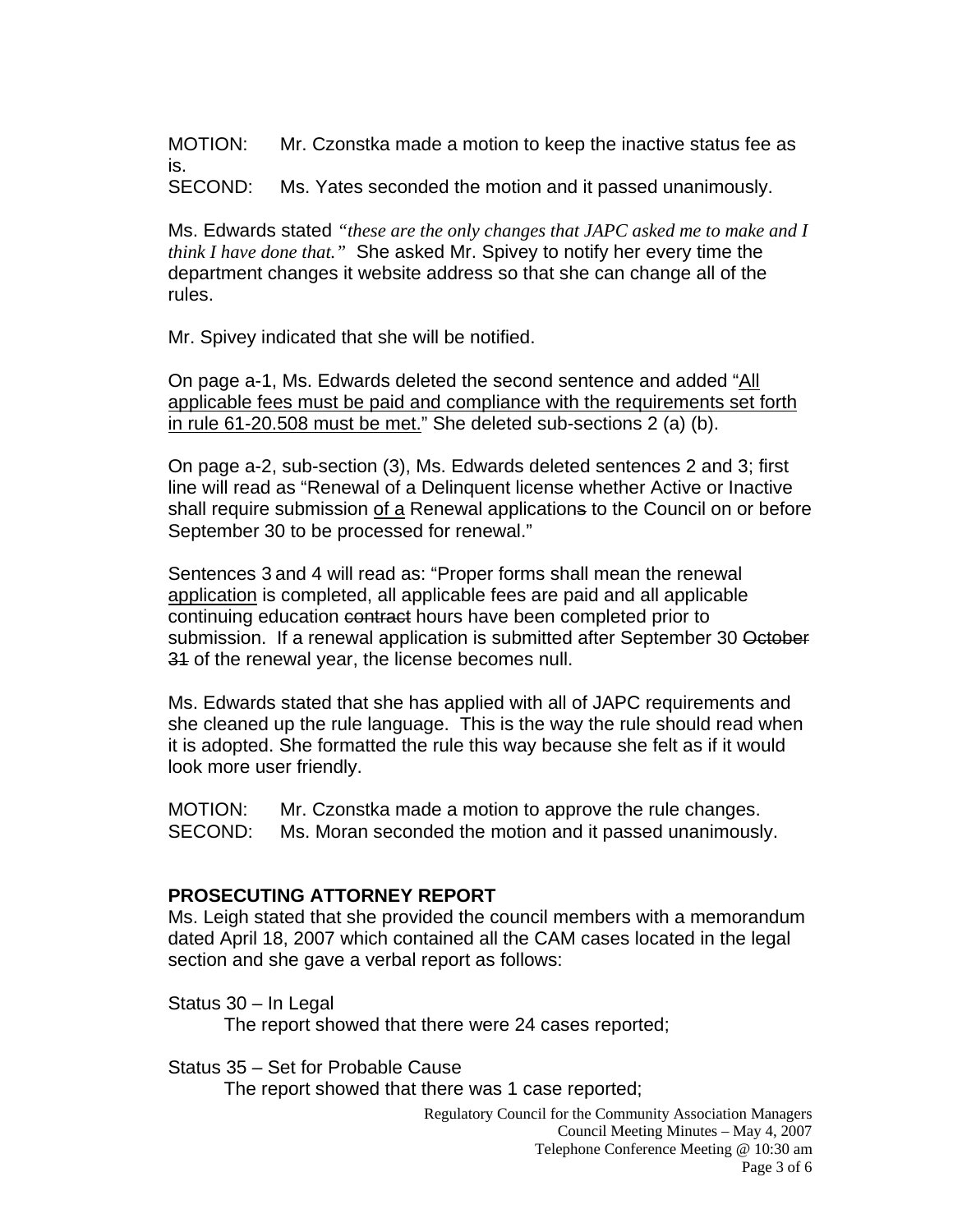Status 45 – Sent to Expert/Consultant The report showed that there were 7 cases reported;

- Status 36 Administrative Complaint Filed The report showed that there were 2 cases reported;
- Status 42 Pending Informal Hearing The report showed that there were 6 cases reported;
- Status 40 Awaiting Outside Action The report showed that there was 1 case reported;
- Status 43 Formal Hearing Requested The report showed that there was 1 case reported;
- Status 44 Referred to DOAH The report showed that there was 1 case reported;
- Status 50 Settlement Negotiations The report showed that there was 1 case reported;
- Status 58 Case Considered Awaiting Final order The report showed that there were 2 cases reported;

There were a total of 46 open CAM cases in the legal department.

# **EXECUTIVE DIRECTOR'S REPORT**

Mr. Spivey reviewed the financial reports ending December 31, 2006. The Operating Account showed a balance of \$1,523,193. The unlicensed activity account showed a balance of \$130,643. He indicated that he had not been informed of any sweeps.

Mr. Spivey informed Council that the regulation report was provided for information purposes only.

Mr. Spivey indicated that he had completed the newsletter and he is waiting on communications to review it so that it can be posted to the website. He's going to speak with Mr. Vaccaro to see if the board could mail hard copies of the newsletters. He indicated that on the website there is a link so that the individuals can subscribe to receive newsletters. The link is designed that once you click on the link it will automatically pull your e-mail address.

Mr. Brown indicated that if we are not going to send out hard copies staff should write an article in the newsletter advising the community association managers to submit their e-mail address to the department.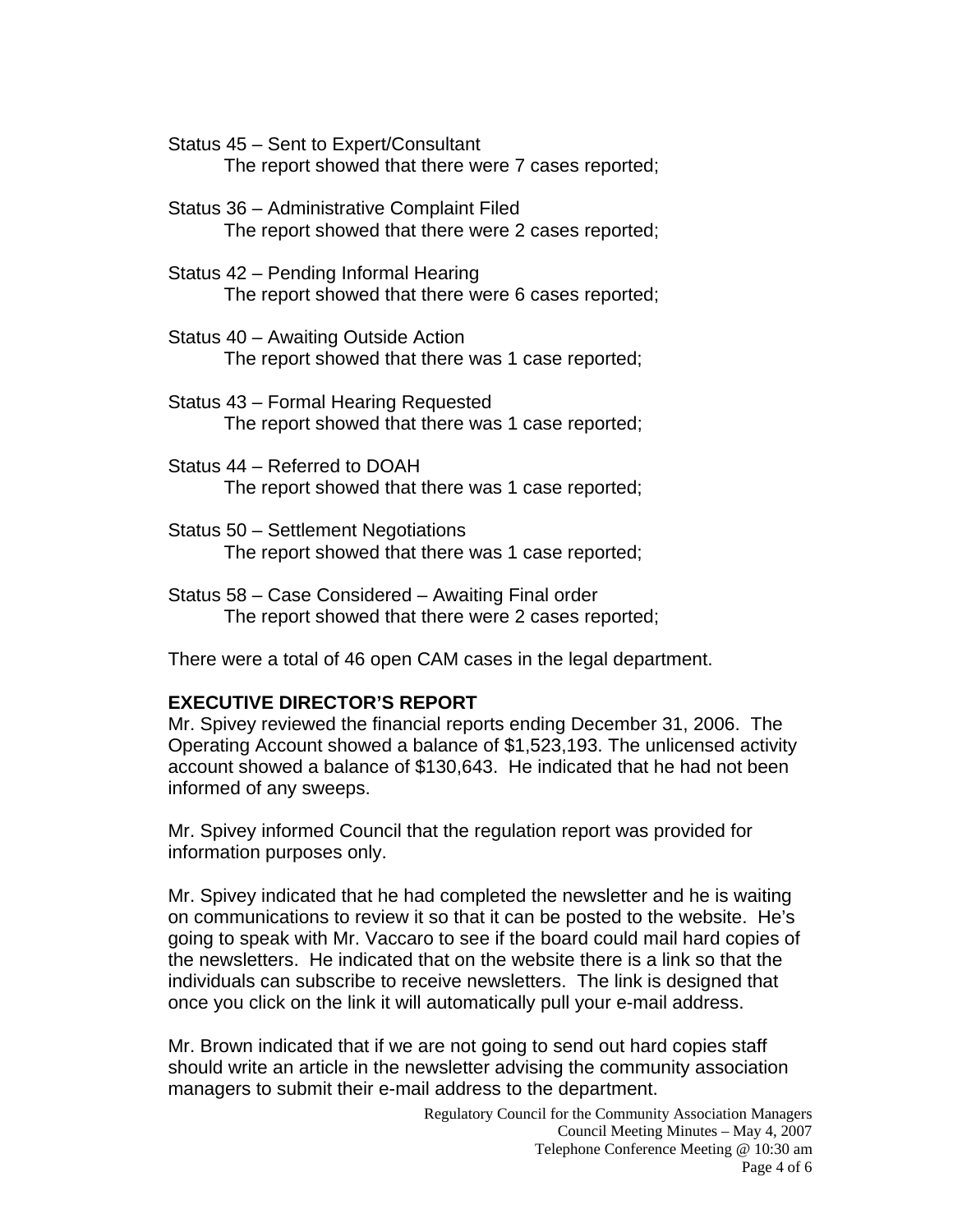Mr. Spivey indicated that he will send Mr. Brown's suggestion to Mr. Tim Vaccaro and he can send it to the secretary. At the time a person submits an application for license the department requests the applicant's e-mail address. E-mail addresses are not mandatory and most of the applicants do not provide their e-mail addresses.

#### **OLD BUSINESS**

Ms. Moran indicated that she did not have any updates on the Public Service Announcements (PSA) and she has not heard from Mr. Michael Green or Mr. Joseph "Joe" Friedman.

Mr. Spivey agreed to speak with Mr. Green regarding having a PSA ready for the next meeting. He indicated that Mr. Green is aware of the PSA for Council.

#### **NEW BUSINESS**

Ms. Yates apologized to Council for missing the last meeting or two. She also indicated that she's been elected to the city commissioner in Lakeland and their meetings are held on Friday mornings the same as the Council. Mr. Spivey informed her that she is required to service on the Council until the Governor's office appoints a replacement person for her. She thanked the Council members for her time served as a member and she had enjoyed working with them and it's been fun.

Mr. Czonstka stated that he received a letter from the governor's appointment office stating that he will be reappointed and he hasn't heard anymore.

Mr. Brown stated that he received an e-mail stating that the governor's appointment office had received all of his information and they thanked him for the information and his application is being process. He has not heard anything else from the appointment office.

Ms. Moran indicated that she has not heard anything. She asked the question of Mr. Spivey could it be that the session is not over?

Mr. Spivey stated that he had not been given any information on Council's appointees and it could be that the session is not over. Also, he indicated that he had looked at the bills on the system and he did not see any bills that would affect the community association managers.

#### **PUBLIC COMMENTS**  None

#### **NEXT MEETING**